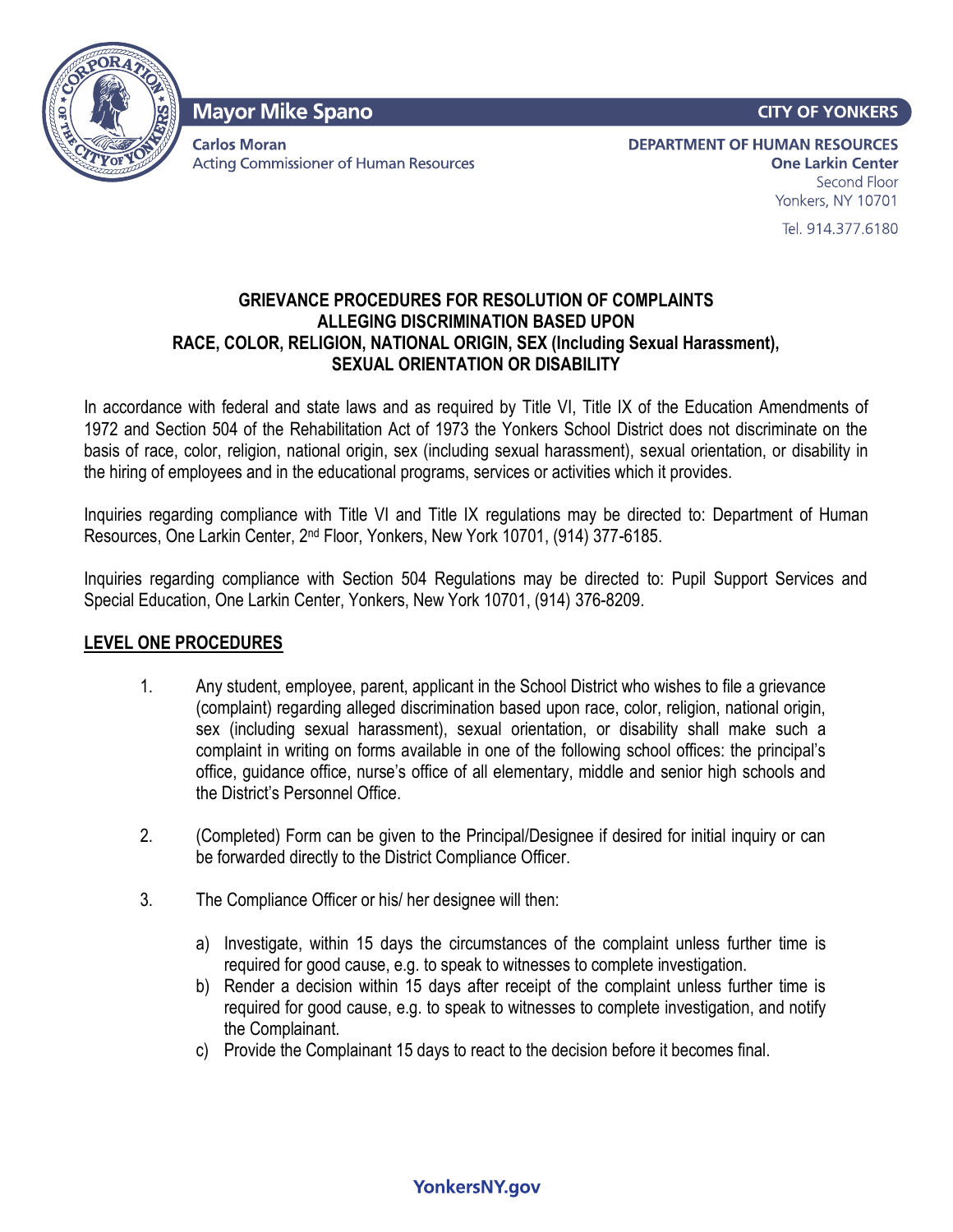- 4. The Complainant then has the option to
	- a) Accept the decision
	- or
	- b) Disagree with the decision in writing, address to the Compliance Officer.

The failure of the Complainant to make a response will be considered his/her acceptance of the decision. In the event that the District's Level One Officer (i.e. the Compliance Officer or his/her designee) is involved in the alleged discrimination, the Complainant can bypass the Level One Procedure and proceed directly to Level Two Procedure.

# **LEVEL TWO PROCEDURES**

After the completion of Level One Procedures, the Complainant may institute the Level Two Procedure by making a written request to the Compliance Officer.

- 1. The Compliance Officer requests the Superintendent of Schools to review the complaint.
- 2. The Superintendent will schedule a meeting within 15 days of the receipt of a request for review unless further time is required for good cause e.g. conflicting schedules.
- 3. The participants shall be the Complainant (the complainant may be accompanied by his/her parent(s), guardian, spouse, or friend); the Compliance Officer may present information or otherwise actively participate in the meeting.
- 4. The Superintendent will make a decision within 15 days which shall be final. The Complainant and the Compliance Officer will receive copies of the decision.

# **ALTERNATE GRIEVANCE PROCEDURES**

1. The Complainant may appeal the decision rendered by filing an appeal with:

The New York State Commissioner of Education New York State Education Department Washington Avenue Albany, New York 12234

- 2. The Complainant may also file with either or both of the agencies listed below. The complaint may be filed simultaneously through this agency's channels and the channels listed below:
	- a) Office for Civil Rights Enforcement Office U.S. Department of Education 32 Old Slip, 26th Floor New York, New York 10005-2500 Telephone: 646-428-3900 Fax 646-428-8943 TDD: 877-521-2172